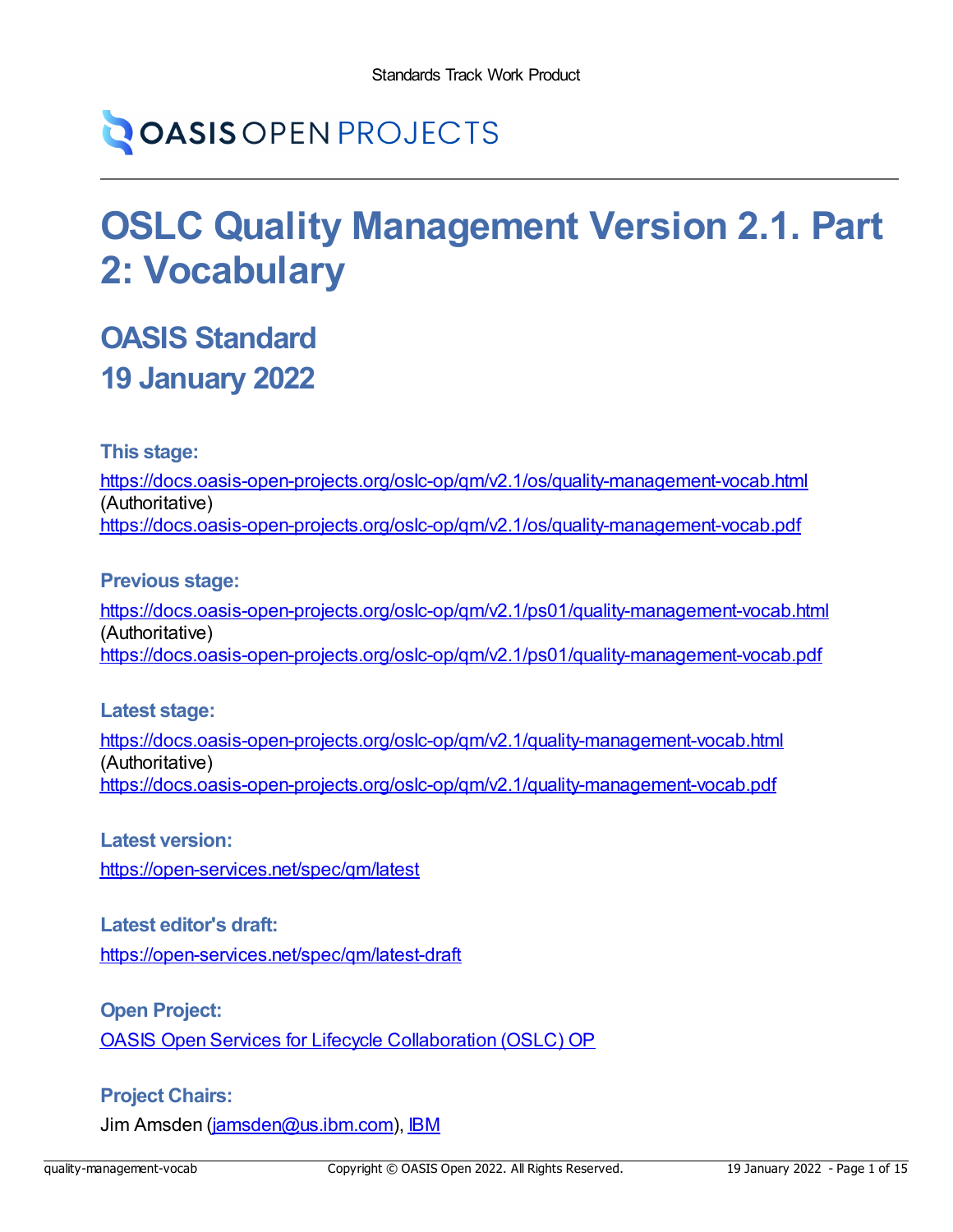Andrii Berezovskyi [\(andriib@kth.se\)](mailto:andriib@kth.se), [KTH](https://www.kth.se/en)

## **Editors:**

Jim Amsden [\(jamsden@us.ibm.com\)](mailto:jamsden@us.ibm.com), [IBM](http://www.ibm.com) Andrii Berezovskyi [\(andriib@kth.se\)](mailto:andriib@kth.se), [KTH](https://www.kth.se/en) Gray Bachelor ([gray\\_bachelor@uk.ibm.com\)](mailto:gray_bachelor@uk.ibm.com), [IBM](http://www.ibm.com)

## **Additional components:**

This specification is one component of a Work Product that also includes:

- *OSLC Quality Management Version 2.1. Part 1: Specification*. [quality-management](https://docs.oasis-open-projects.org/oslc-op/qm/v2.1/os/quality-management-spec.html)spec.html
- *OSLC Quality Management Version 2.1. Part 2: Vocabulary (this document)*. quality[management-vocab.html](https://docs.oasis-open-projects.org/oslc-op/qm/v2.1/os/quality-management-vocab.html)
- *OSLC Quality Management Version 2.1. Part 3: Constraints*. [quality-management](https://docs.oasis-open-projects.org/oslc-op/qm/v2.1/os/quality-management-shapes.html)shapes.html
- *OSLC Quality Management Version 2.1. Part 4: Machine Readable Vocabulary Terms*. [quality-management-vocab.ttl](https://docs.oasis-open-projects.org/oslc-op/qm/v2.1/os/quality-management-vocab.ttl)
- *OSLC Quality Management Version 2.1. Part 5: Machine Readable Constraints*. quality[management-shapes.ttl](https://docs.oasis-open-projects.org/oslc-op/qm/v2.1/os/quality-management-shapes.ttl)

## **Related work:**

This specification is related to:

*Open Services for Lifecycle Collaboration Quality Management Specification Version 2.0*. <https://archive.open-services.net/bin/view/Main/QmSpecificationV2>

## **RDF Namespaces:**

<http://open-services.net/ns/qm#>

## **Abstract:**

This specification defines a vocabulary for the OSLC Quality Management domain.

## **Status:**

This document was last revised or approved by the membership of OASIS on the above date. The level of approval is also listed above. Check the "Latest stage" location noted above for possible later revisions of this document. Any other numbered Versions and other technical work produced by the Open Project are listed at <https://open-services.net/about/>.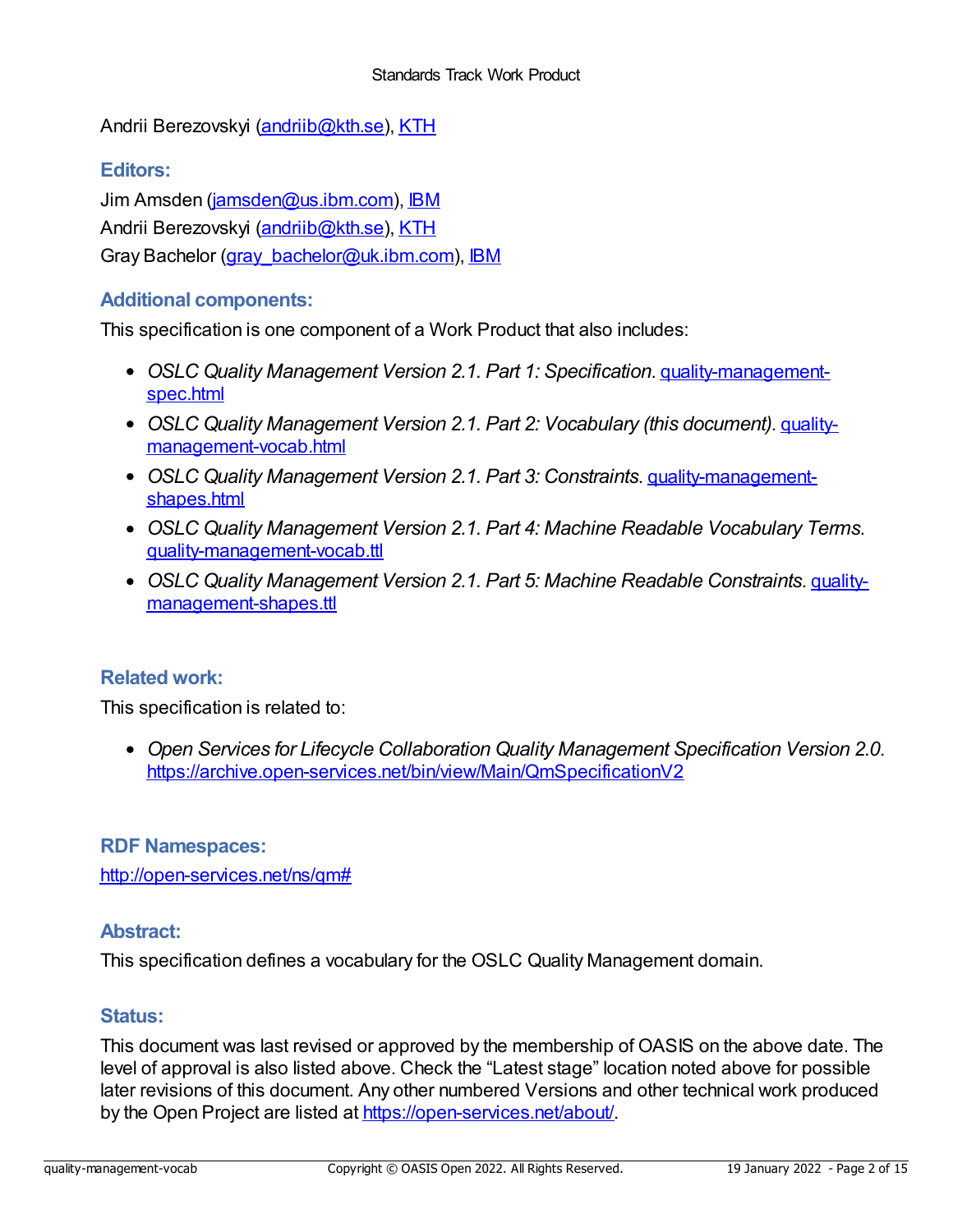Comments on this work can be provided by opening issues in the project repository or by sending email to the project's public comment list [oslc-op@lists.oasis-open-projects.org](mailto:oslc-op@lists.oasis-open-projects.org).

The English version of this specification is the only normative version. Non-normative translations may also be available. Note that any machine-readable content (Computer Language [Definitions](https://www.oasis-open.org/policies-guidelines/tc-process#wpComponentsCompLang)) declared Normative for this Work Product is provided in separate plain text files. In the event of a discrepancy between any such plain text file and display content in the Work Product's prose narrative document(s), the content in the separate plain text file prevails.

## **Citation format:**

When referencing this specification the following citation format should be used: **[OSLC-qm-2.1-Part2]**

*OSLC Quality Management Version 2.1. Part 2: Vocabulary*. Edited by Jim Amsden, Andrii Berezovskyi, and Gray Bachelor. 19 January 2022. OASIS Standard. https://docs.oasis-open[projects.org/oslc-op/qm/v2.1/os/quality-management-vocab.html.](https://docs.oasis-open-projects.org/oslc-op/qm/v2.1/quality-management-vocab.html) Latest stage: https://docs.oasisopen-projects.org/oslc-op/qm/v2.1/quality-management-vocab.html.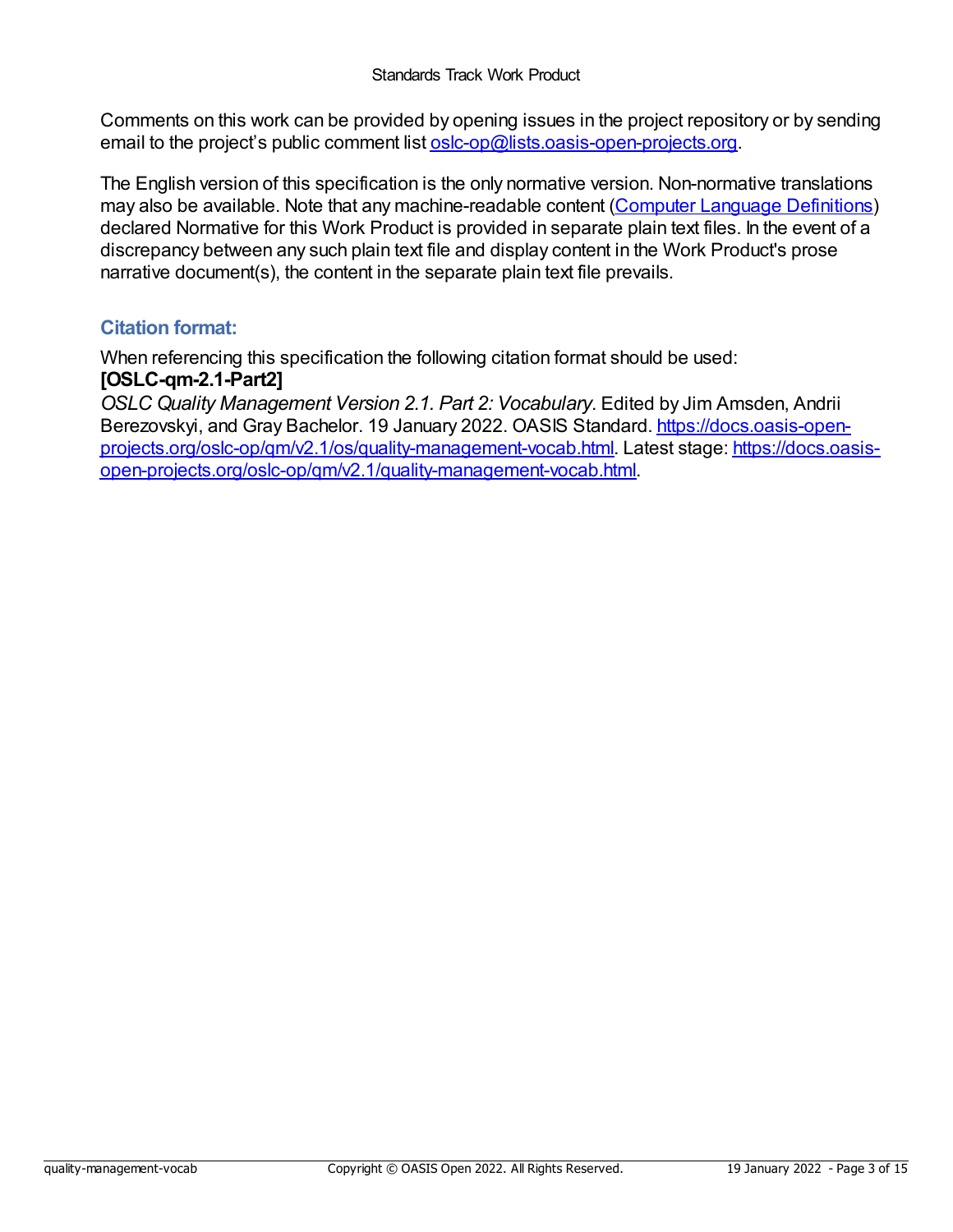## **Notices**

Copyright © OASIS Open 2022. All Rights Reserved.

All capitalized terms in the following text have the meanings assigned to them in the OASIS Intellectual Property Rights [Policy](https://www.oasis-open.org/policies-guidelines/ipr/) (the "OASIS IPR Policy"). The full **Policy** may be found at the OASIS website.

This specification is published under the Attribution 4.0 [International](https://creativecommons.org/licenses/by/4.0/legalcode) (CC BY 4.0). Portions of this specification are also provided under the Apache [License](https://www.apache.org/licenses/LICENSE-2.0) 2.0.

All [contributions](https://www.oasis-open.org/policies-guidelines/open-projects-process#individual-cla-exhibit) made to this project have been made under the **OASIS Contributor License** Agreement (CLA).

For information on whether any patents have been disclosed that may be essential to implementing this [specification,](https://github.com/oasis-open-projects/administration/blob/master/IPR_STATEMENTS.md#open-services-for-lifecycle-collaboration-oslc-open-project) and any offers of patent licensing terms, please refer to the Open Projects IPR Statements page.

This document and translations of it may be copied and furnished to others, and derivative works that comment on or otherwise explain it or assist in its implementation may be prepared, copied, published, and distributed, in whole or in part, without restriction of any kind, provided that the above copyright notice and this section are included on all such copies and derivative works. However, this document itself may not be modified in any way, including by removing the copyright notice or references to OASIS, except as needed for the purpose of developing any document or deliverable produced by an OASIS Open Project or OASIS Technical Committee (in which case the rules applicable to copyrights, as set forth in the OASIS IPR Policy, must be followed) or as required to translate it into languages other than English.

The limited permissions granted above are perpetual and will not be revoked by OASIS or its successors or assigns.

This document and the information contained herein is provided on an "AS IS" basis and OASIS DISCLAIMS ALL WARRANTIES, EXPRESS OR IMPLIED, INCLUDING BUT NOT LIMITED TO ANYWARRANTYTHAT THE USE OF THE INFORMATION HEREIN WILL NOT INFRINGE ANY OWNERSHIP RIGHTS OR ANYIMPLIED WARRANTIES OF MERCHANTABILITYOR FITNESS FOR A PARTICULAR PURPOSE.

OASIS requests that anyOASIS Party or any other party that believes it has patent claims that would necessarily be infringed by implementations of this OASIS Project Specification or OASIS Standard, to notify the OASIS TC Administrator and provide an indication of its willingness to grant patent licenses to such patent claims in a manner consistent with the IPR Mode of the OASIS Technical Committee that produced this specification.

OASIS invites any party to contact the OASIS TC Administrator if it is aware of a claim of ownership of any patent claims that would necessarily be infringed by implementations of this specification by a patent holder that is not willing to provide a license to such patent claims in a manner consistent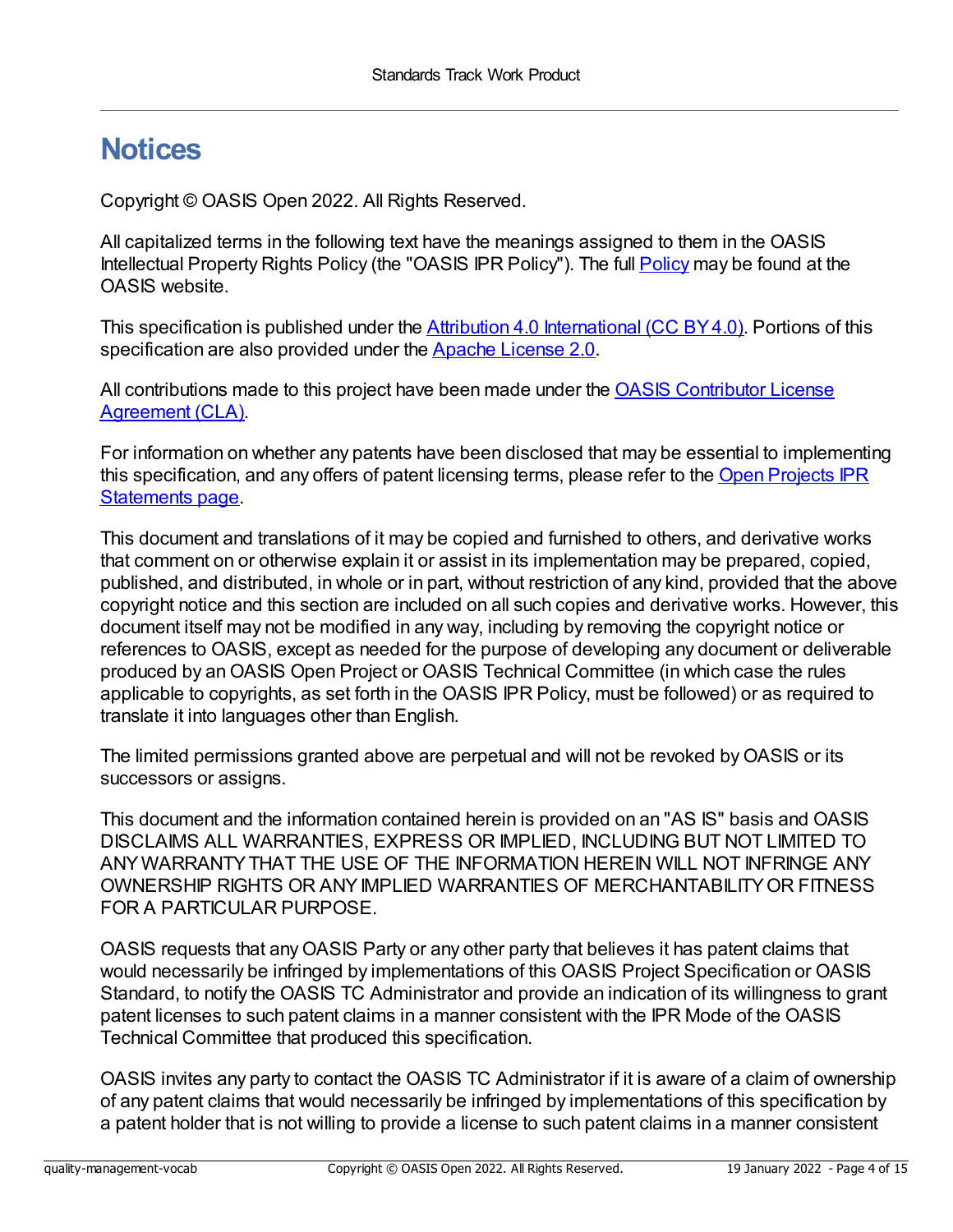with the IPR Mode of the OASIS Open Project that produced this specification. OASIS may include such claims on its website, but disclaims any obligation to do so.

OASIS takes no position regarding the validity or scope of any intellectual property or other rights that might be claimed to pertain to the implementation or use of the technology described in this document or the extent to which any license under such rights might or might not be available; neither does it represent that it has made any effort to identify any such rights. Information on OASIS' procedures with respect to rights in any document or deliverable produced by an OASIS Technical Committee can be found on the OASIS website. Copies of claims of rights made available for publication and any assurances of licenses to be made available, or the result of an attempt made to obtain a general license or permission for the use of such proprietary rights by implementers or users of this OASIS Open Project Specification or OASIS Standard, can be obtained from the OASIS TC Administrator. OASIS makes no representation that any information or list of intellectual property rights will at any time be complete, or that any claims in such list are, in fact, Essential Claims.

The name "[OASIS](https://www.oasis-open.org)" is a trademark of **OASIS**, the owner and developer of this specification, and should be used only to refer to the organization and its official outputs. OASIS welcomes reference to, and implementation and use of, specifications, while reserving the right to enforce its marks against misleading uses. Please see <https://www.oasis-open.org/policies-guidelines/trademark/> for above guidance.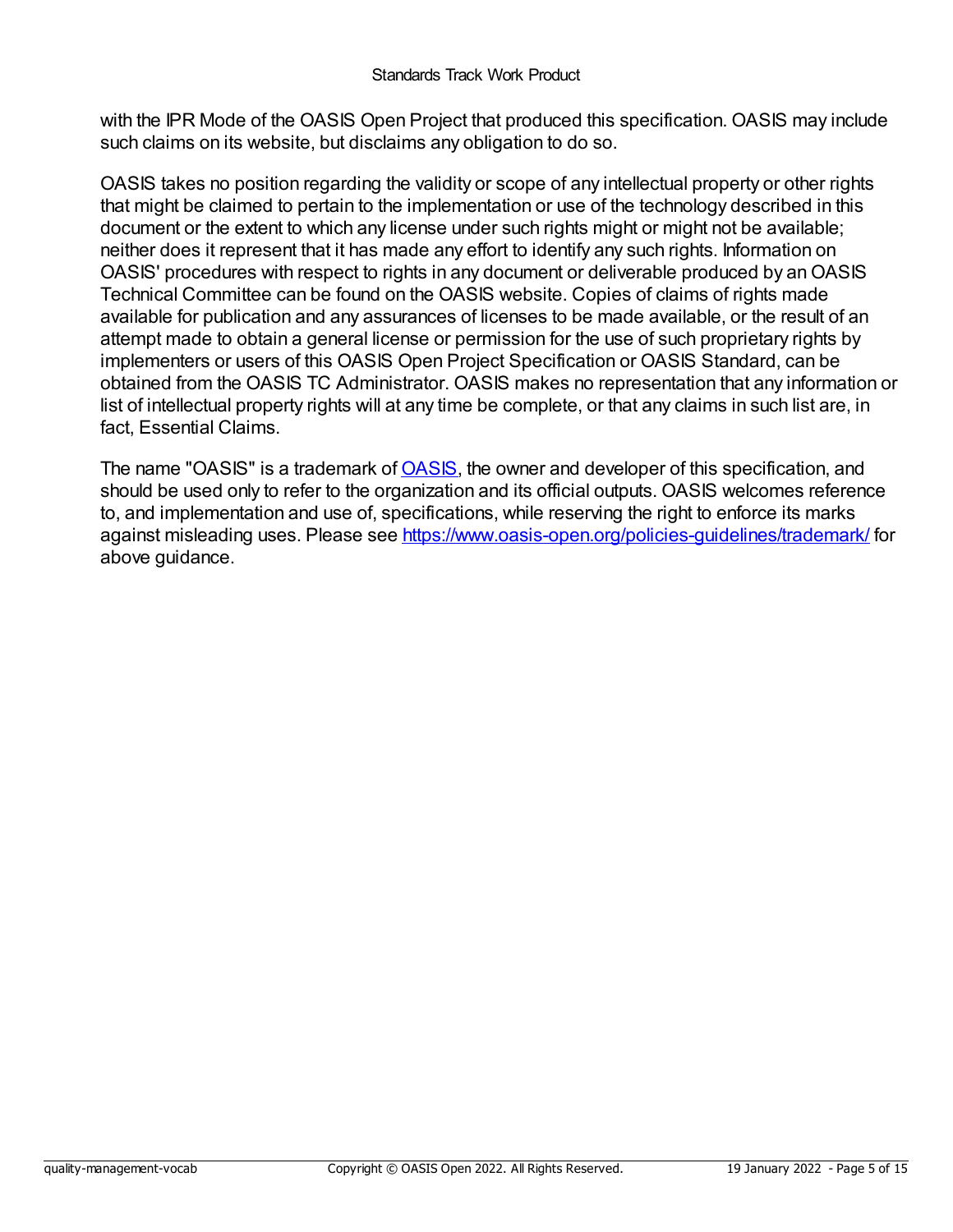## **Table of Contents**

- 1. [Introduction](#page-7-0)
	- 1.1 [Overview](#page-6-0)
	- 1.2 [Terminology](#page-7-1)
	- 1.3 [References](#page-7-2)
	- 1.4 [Typographical](#page-8-0) Conventions and Use of RFC Terms
- 2. Quality [Management](#page-11-0) Vocabulary Terms 2.1 [Vocabulary](#page-11-1) Details
- 3. [Conformance](#page-14-0)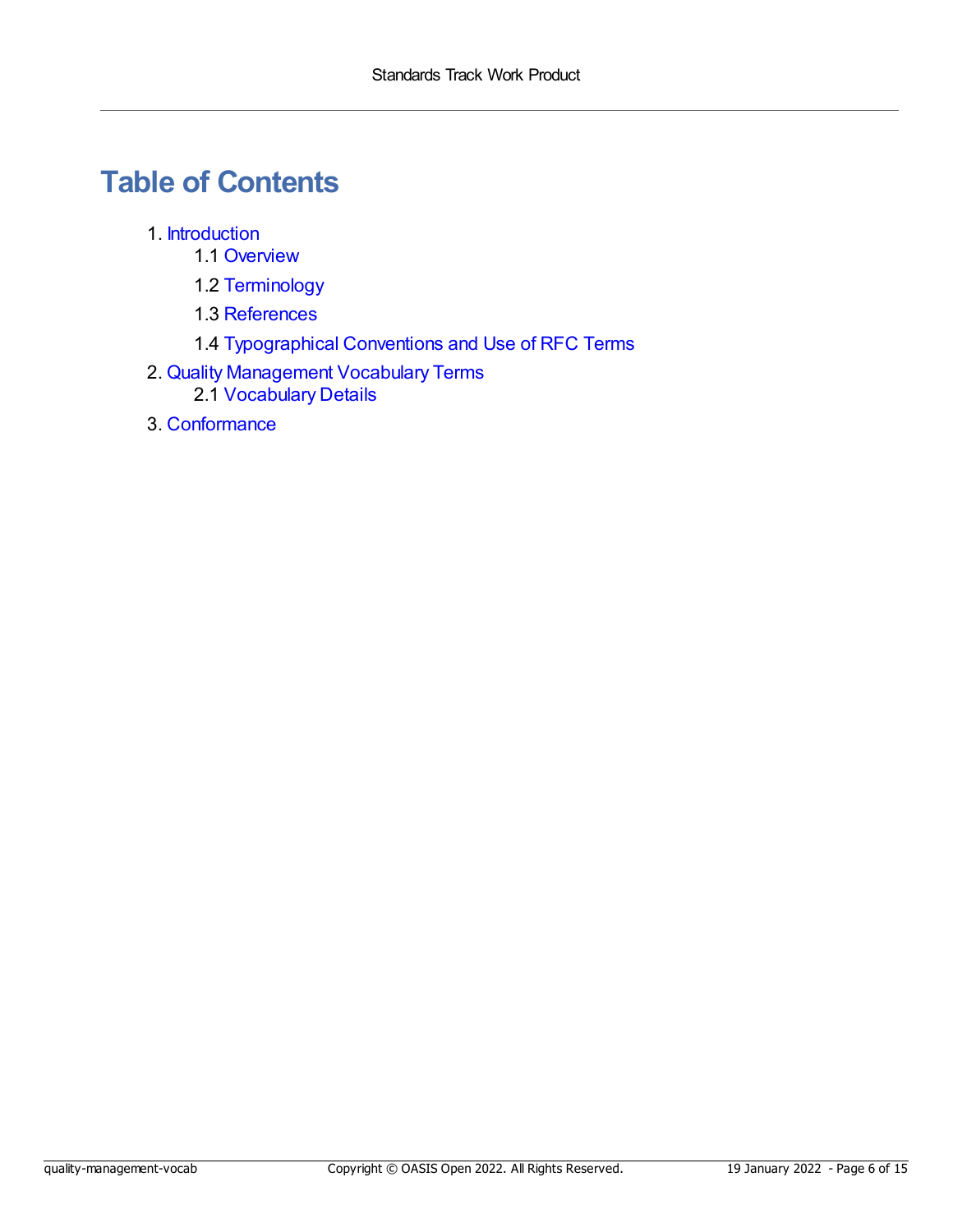## **1. Introduction**

## <span id="page-6-0"></span>**1.1 Overview**

*This section is non-normative.*

This specification defines a vocabulary for OSLC Quality Management resources. The intent is to define resources needed to support common integration scenarios and not to provide a comprehensive definition of quality management artefacts. The resource formats may not match exactly the native models supported by quality management service providers, but are intended to be compatible with them. The approach to supporting these scenarios is to delegate operations, as driven by service provider contributed user interfaces, as much as possible and not require a service provider to expose its complete data model and application logic.





## **1.2 Terminology**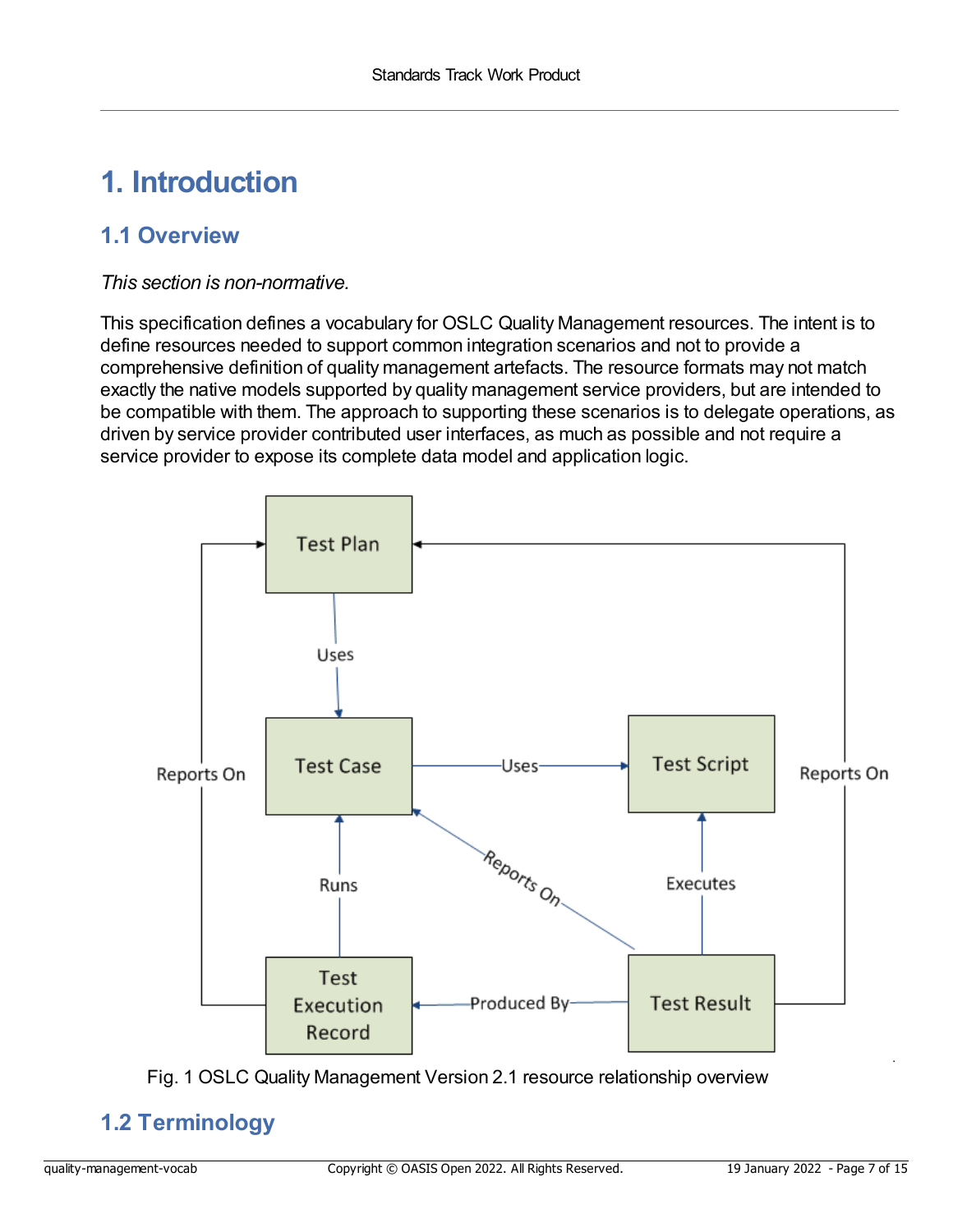<span id="page-7-1"></span><span id="page-7-0"></span>Terminology is based on OSLC Core Overview [\[OSLCCore3](#page-7-3)], W3C Linked Data Platform [[LDP\]](#page-7-4), W3C's Architecture of the World Wide Web [\[WEBARCH](#page-8-1)], Hyper-text Transfer Protocol [\[HTTP11\]](#page-7-5).

## <span id="page-7-2"></span>**1.3 References**

## **1.3.1 Normative references**

## <span id="page-7-5"></span>[HTTP11]

R. Fielding, Ed.; J. Reschke, Ed.. *Hypertext Transfer Protocol [\(HTTP/1.1\):](https://httpwg.org/specs/rfc7230.html) Message Syntax and Routing*. IETF, June 2014. Proposed Standard. URL: <https://httpwg.org/specs/rfc7230.html>

## <span id="page-7-4"></span>[LDP]

Steve Speicher; John Arwe; Ashok Malhotra. *Linked Data [Platform](https://www.w3.org/TR/ldp/) 1.0*. W3C, 26 February 2015. W3C Recommendation. URL: <https://www.w3.org/TR/ldp/>

## <span id="page-7-3"></span>[OSLCCore3]

Steve Speicher; Jim Amsden. *OSLC Core [Overviewv3.0](https://docs.oasis-open.org/oslc-core/oslc-core/v3.0/csprd03/part1-overview/oslc-core-v3.0-csprd03-part1-overview.html)*. OASIS. Committee Specification Public Review Draft. URL: https://docs.oasis-open.org/oslc-core/oslc[core/v3.0/csprd03/part1-overview/oslc-core-v3.0-csprd03-part1-overview.html](https://docs.oasis-open.org/oslc-core/oslc-core/v3.0/csprd03/part1-overview/oslc-core-v3.0-csprd03-part1-overview.html)

## <span id="page-7-6"></span>[RFC2119]

S. Bradner. *Key words for use in RFCs to Indicate [Requirement](https://www.rfc-editor.org/rfc/rfc2119) Levels*. IETF, March 1997. Best Current Practice. URL: <https://www.rfc-editor.org/rfc/rfc2119>

## <span id="page-7-7"></span>[RFC8174]

B. Leiba. *Ambiguity of [Uppercase](https://www.rfc-editor.org/rfc/rfc8174) vs Lowercase in RFC 2119 Key Words*. IETF, May 2017. Best Current Practice. URL: <https://www.rfc-editor.org/rfc/rfc8174>

## **1.3.2 Informative references**

## <span id="page-7-8"></span>[OSLCCM]

Steve Speicher. *Open Services for Lifecycle Collaboration Change Management Specification Version 2.0*. [https://open-services.net.](https://archive.open-services.net/bin/view/Main/CmSpecificationV2) Final. URL: https://archive.open[services.net/bin/view/Main/CmSpecificationV2](https://archive.open-services.net/bin/view/Main/CmSpecificationV2)

## <span id="page-7-9"></span>[OSLCRM]

IanGreen. *Open Services for Lifecycle Collaboration Requirements Management Specification Version 2.0*. [https://open-services.net.](https://archive.open-services.net/bin/view/Main/RmSpecificationV2) Final. URL: https://archive.open[services.net/bin/view/Main/RmSpecificationV2](https://archive.open-services.net/bin/view/Main/RmSpecificationV2)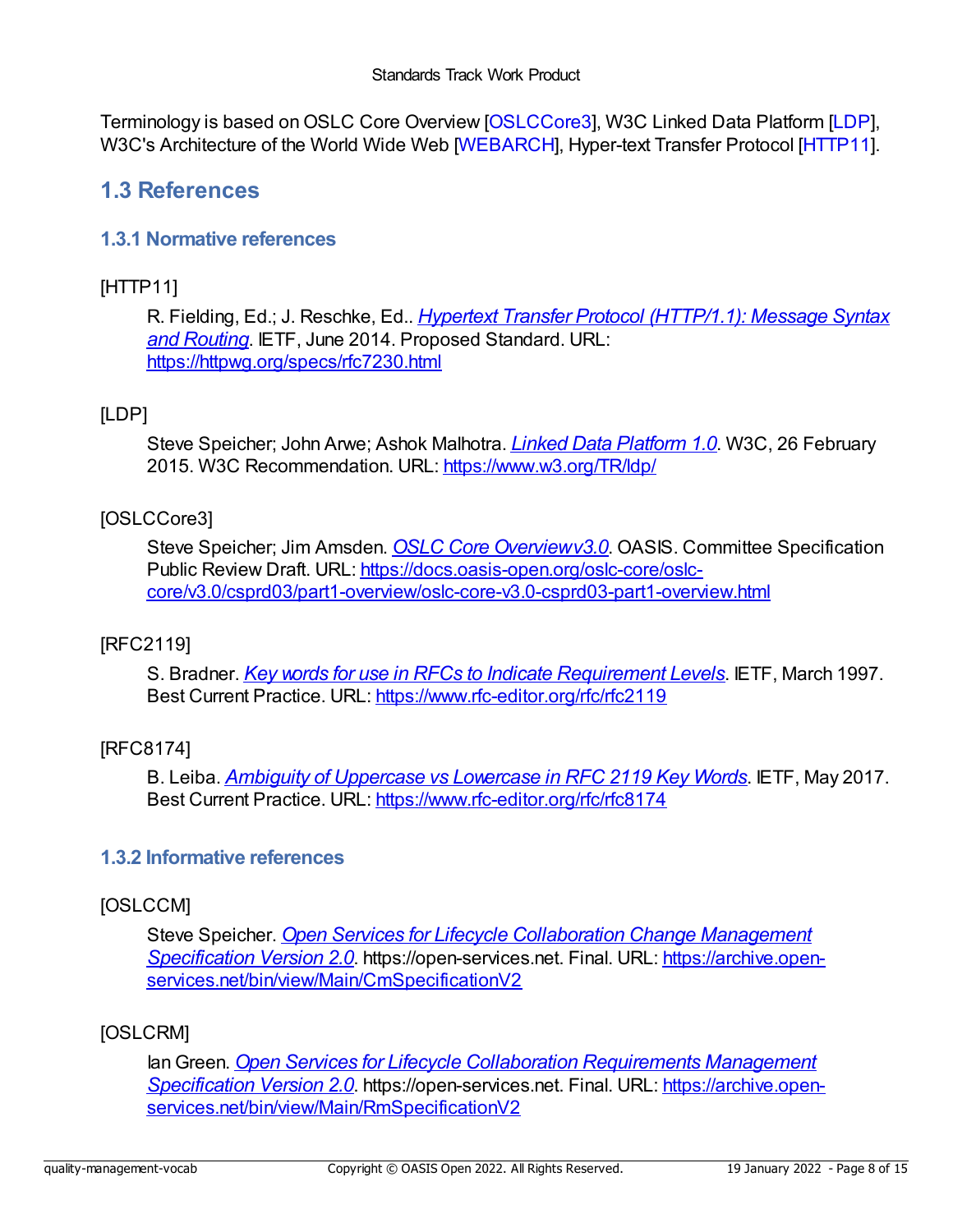## <span id="page-8-1"></span>[WEBARCH]

Ian Jacobs; Norman Walsh. *[Architecture](https://www.w3.org/TR/webarch/) of the World Wide Web, Volume One*. W3C, 15 December 2004. W3C Recommendation. URL: <https://www.w3.org/TR/webarch/>

## <span id="page-8-0"></span>**1.4 Typographical Conventions and Use of RFC Terms**

As well as sections marked as non-normative, all authoring guidelines, diagrams, examples, and notes in this specification are non-normative. Everything else in this specification is normative.

The key words "**MUST**", "**MUST NOT**", "**REQUIRED**", "**SHALL**", "**SHALL NOT**", "**SHOULD**", "**SHOULD NOT**", "**RECOMMENDED**", "**NOT RECOMMENDED**", "**MAY**", and "**OPTIONAL**" in this specification are to be interpreted as described in [BCP](https://tools.ietf.org/html/bcp14) 14 [\[RFC2119\]](#page-7-6) [\[RFC8174](#page-7-7)] when, and only when, they appear in all capitals, as shown here.

In addition to the namespace URIs and namespace prefixes **oslc**, **rdf**, **dcterms** and **foaf** defined in the OSLC Core [specification](http://docs.oasis-open.org/oslc-core/oslc-core/v3.0/oslc-core-v3.0-part1-overview.html), OSLC qm defines the namespace URI of **http://openservices.net/ns/qm#** with a namespace prefix of **oslc\_qm**

This specification also uses these namespace prefix definitions:

- oslc cm : http://open-services.net/ns/cm#  $[OSLCCM]$
- $\bullet$  oslc rm : http://open-services.net/ns/rm#  $[OSLCRM]$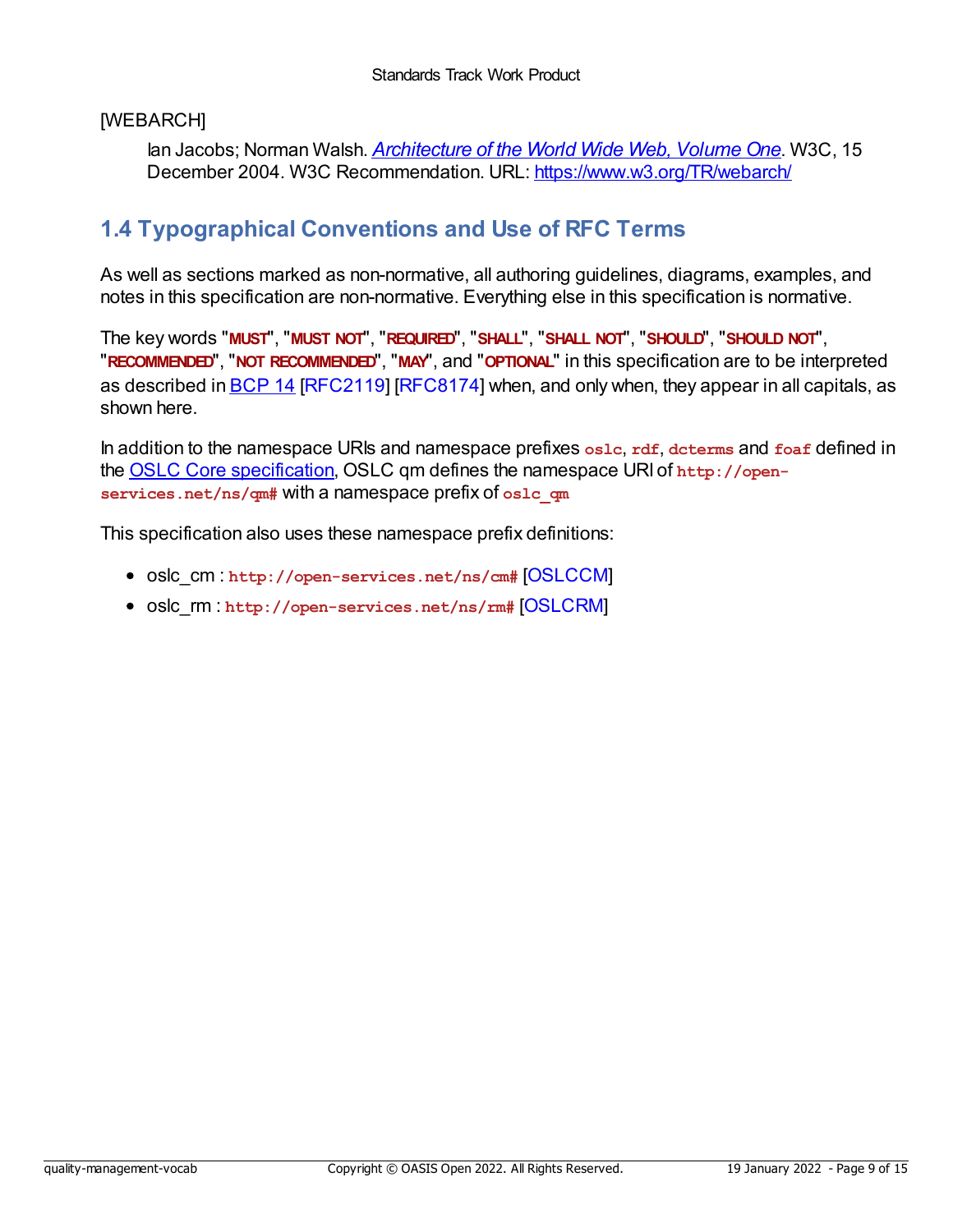## **2. Quality Management Vocabulary Terms**

This specification defines the \*\*root\*\* superclass, and a number of specific, commonly occurring subclasses, properties and values. Servers may define additional \*\*root\*\* subclasses and provide additional properties as needed.

## **2.1 Vocabulary Details**

The namespace URI for this vocabulary is: **http://open-services.net/ns/qm#**

All vocabulary URIs defined in the OSLC Quality Management (QM) namespace.

## **See Also:**

<https://github.com/oslc-op/oslc-specs/blob/master/specs/qm/quality-management-vocab.ttl>

## **2.1.1 Classes in this namespace (5)**

[TestCase,](#page-9-0) [TestExecutionRecord](#page-9-1), [TestPlan](#page-9-2), [TestResult,](#page-10-0) [TestScript](#page-10-1)

## <span id="page-9-0"></span>**TestCase**

http://open-services.net/ns/qm#TestCase

*TestCase* is an RDFS class.

The QM Test Case resource.

### <span id="page-9-1"></span>**TestExecutionRecord**

http://open-services.net/ns/qm#TestExecutionRecord

*TestExecutionRecord* is an RDFS class.

The QM Test Execution Record resource.

## <span id="page-9-2"></span>**TestPlan**

http://open-services.net/ns/qm#TestPlan

*TestPlan* is an RDFS class.

The QM Test Plan resource.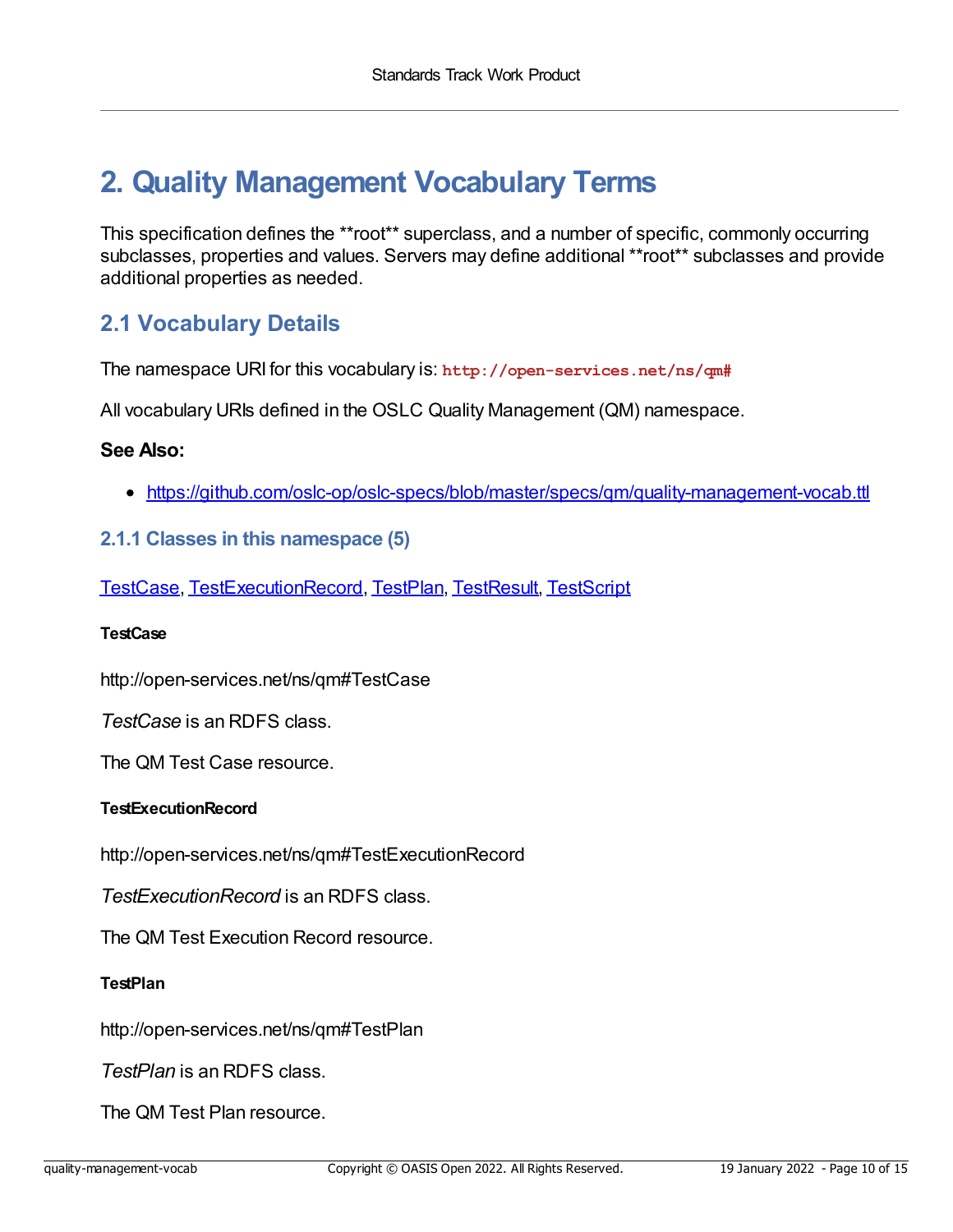## <span id="page-10-0"></span>**TestResult**

http://open-services.net/ns/qm#TestResult

*TestResult* is an RDFS class.

The QM Test Result resource.

## <span id="page-10-1"></span>**TestScript**

http://open-services.net/ns/qm#TestScript

*TestScript* is an RDFS class.

The QM Test Script resource.

## **2.1.2 Properties in this namespace (16)**

[affectedByChangeRequest,](#page-10-2) [blockedByChangeRequest](#page-10-3), [executesTestScript](#page-10-4), [executionInstructions](#page-11-2), [producedByTestExecutionRecord](#page-11-3), [relatedChangeRequest](#page-11-4), [reportsOnTestCase,](#page-11-5) [reportsOnTestPlan](#page-11-6), [runsOnTestEnvironment,](#page-12-0) [runsTestCase](#page-12-1), [status](#page-12-2), [testsChangeRequest,](#page-12-3) [usesTestCase](#page-12-4), [usesTestScript](#page-12-5), [validatesRequirement,](#page-13-0) [validatesRequirementCollection](#page-13-1)

### <span id="page-10-2"></span>**affectedByChangeRequest**

http://open-services.net/ns/qm#affectedByChangeRequest

*affectedByChangeRequest* is an RDF property.

Change request that affects the Test Result. It is likely that the target resource will be an oslc\_cm:ChangeRequest but that is not necessarily the case.

### <span id="page-10-3"></span>**blockedByChangeRequest**

http://open-services.net/ns/qm#blockedByChangeRequest

*blockedByChangeRequest* is an RDF property.

Change Request that prevents execution of the Test Execution Record. It is likely that the target resource will be an oslc cm:ChangeRequest but that is not necessarily the case.

### <span id="page-10-4"></span>**executesTestScript**

http://open-services.net/ns/qm#executesTestScript

*executesTestScript* is an RDF property.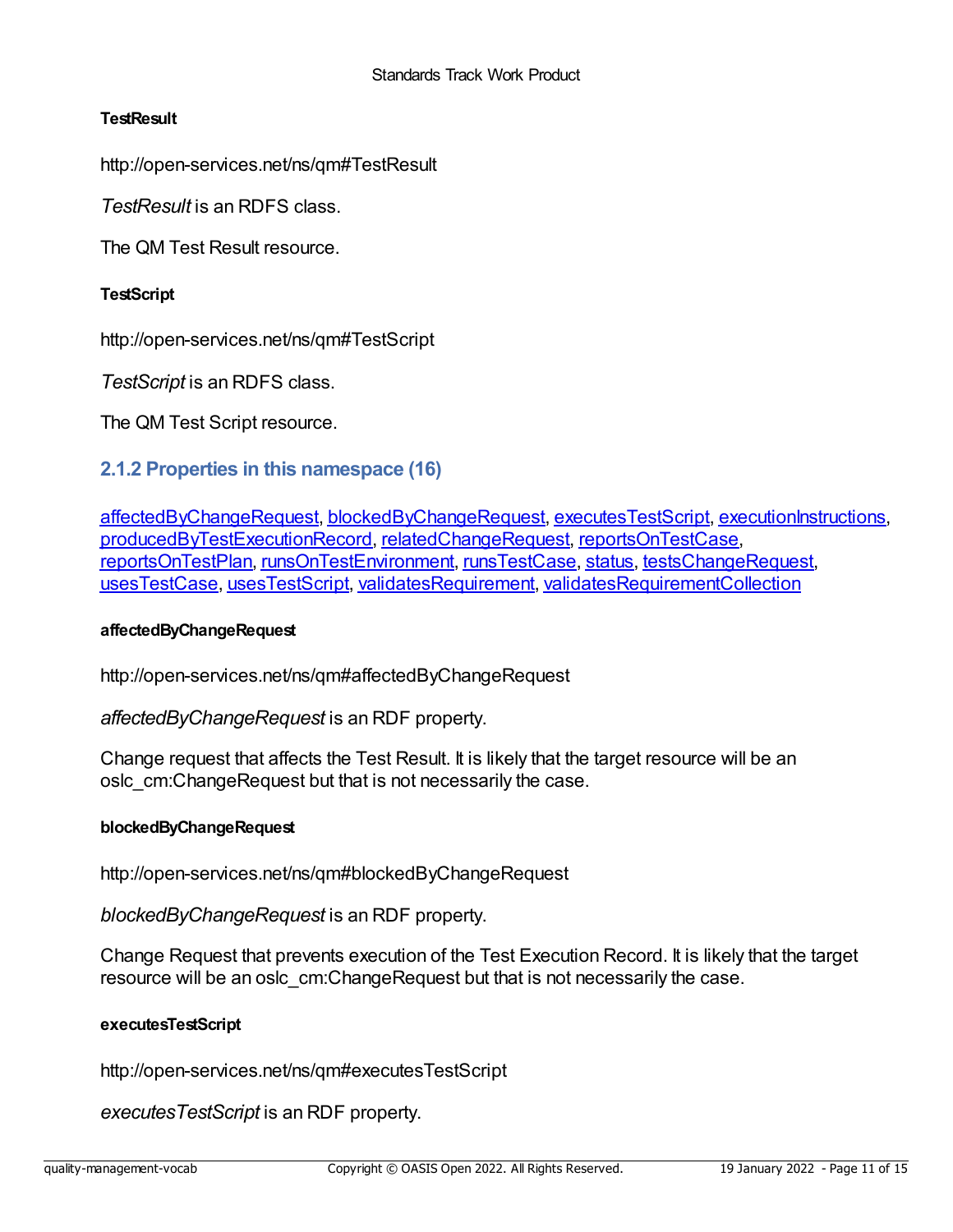<span id="page-11-1"></span><span id="page-11-0"></span>Test Script executed to produce the Test Result. It is likely that the target resource will be an oslc\_qm:TestScript but that is not necessarily the case.

## <span id="page-11-2"></span>**executionInstructions**

http://open-services.net/ns/qm#executionInstructions

*executionInstructions* is an RDF property.

Instructions for executing the test script. Note that the value of Occurs is undefined. The resource shape document provided by the QM service provider may be consulted for its value.

## <span id="page-11-3"></span>**producedByTestExecutionRecord**

http://open-services.net/ns/qm#producedByTestExecutionRecord

*producedByTestExecutionRecord* is an RDF property.

Test Execution Record that the Test Result was produced by. It is likely that the target resource will be an oslc qm:TestExecutionRecord but that is not necessarily the case.

## <span id="page-11-4"></span>**relatedChangeRequest**

http://open-services.net/ns/qm#relatedChangeRequest

*relatedChangeRequest* is an RDF property.

A related change request. It is likely that the target resource will be an oslc cm:ChangeRequest but that is not necessarily the case.

### <span id="page-11-5"></span>**reportsOnTestCase**

http://open-services.net/ns/qm#reportsOnTestCase

*reportsOnTestCase* is an RDF property.

Test Case that the Test Result reports on. It is likely that the target resource will be an oslc qm:TestCase but that is not necessarily the case.

### <span id="page-11-6"></span>**reportsOnTestPlan**

http://open-services.net/ns/qm#reportsOnTestPlan

*reportsOnTestPlan* is an RDF property.

Test Plan that a test or execution record reports on. It is likely that the target resource will be an oslc qm:TestPlan but that is not necessarily the case.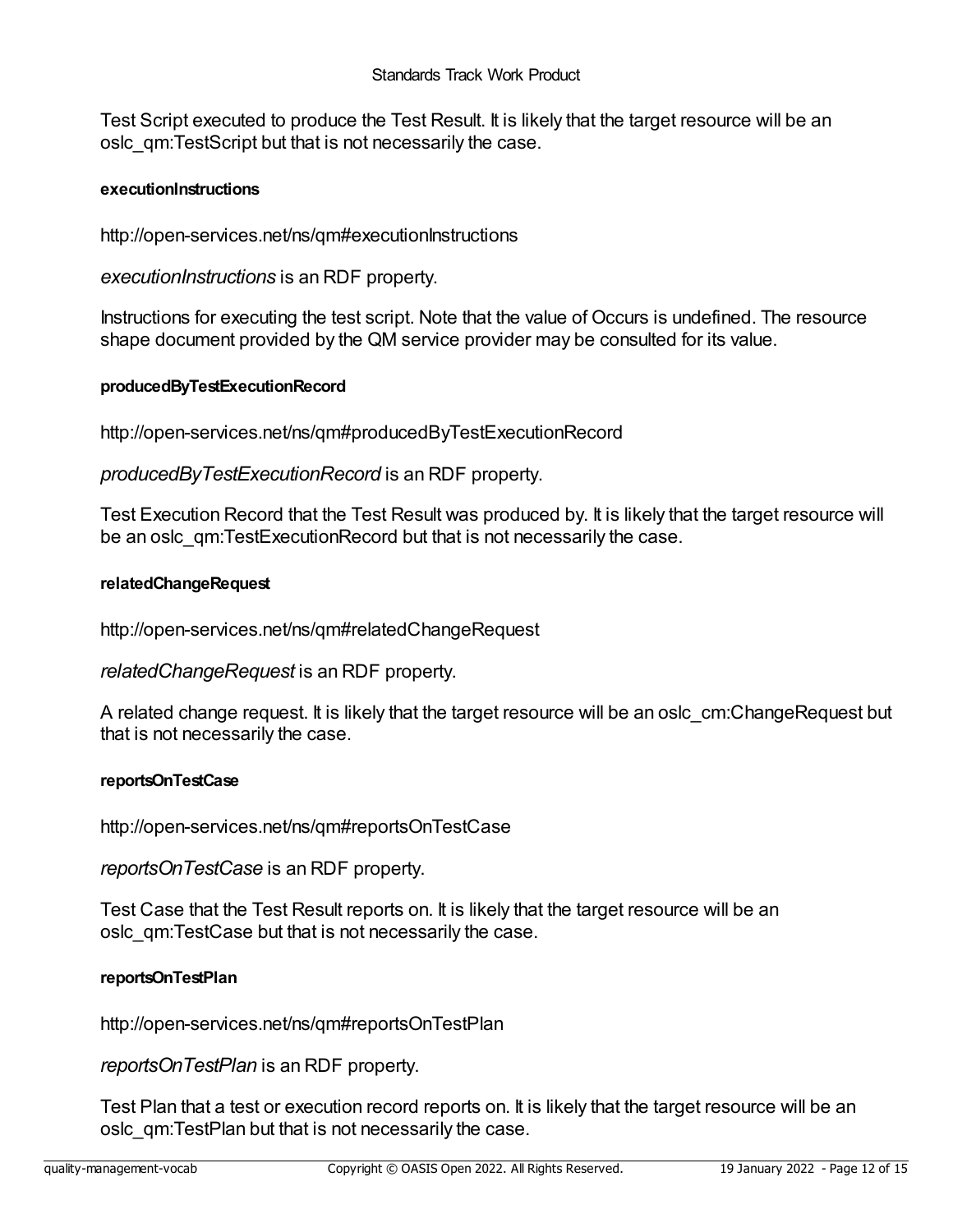## <span id="page-12-0"></span>**runsOnTestEnvironment**

http://open-services.net/ns/qm#runsOnTestEnvironment

*runsOnTestEnvironment* is an RDF property.

Indicates the environment details of the test case for this execution record.

## <span id="page-12-1"></span>**runsTestCase**

http://open-services.net/ns/qm#runsTestCase

*runsTestCase* is an RDF property.

Test Case run by the Test Execution Record. It is likely that the target resource will be an oslc qm:TestCase but that is not necessarily the case.

#### <span id="page-12-2"></span>**status**

http://open-services.net/ns/qm#status

*status* is an RDF property.

Used to indicate the state of the Test Result based on values defined by the service provider.

### <span id="page-12-3"></span>**testsChangeRequest**

http://open-services.net/ns/qm#testsChangeRequest

*testsChangeRequest* is an RDF property.

Change Request tested by the Test Case. It is likely that the target resource will be an oslc\_cm:ChangeRequest but that is not necessarily the case.

## <span id="page-12-4"></span>**usesTestCase**

http://open-services.net/ns/qm#usesTestCase

*usesTestCase* is an RDF property.

Test Case used by the Test Plan. It is likely that the target resource will be an oslc qm:TestCase but that is not necessarily the case.

### <span id="page-12-5"></span>**usesTestScript**

http://open-services.net/ns/qm#usesTestScript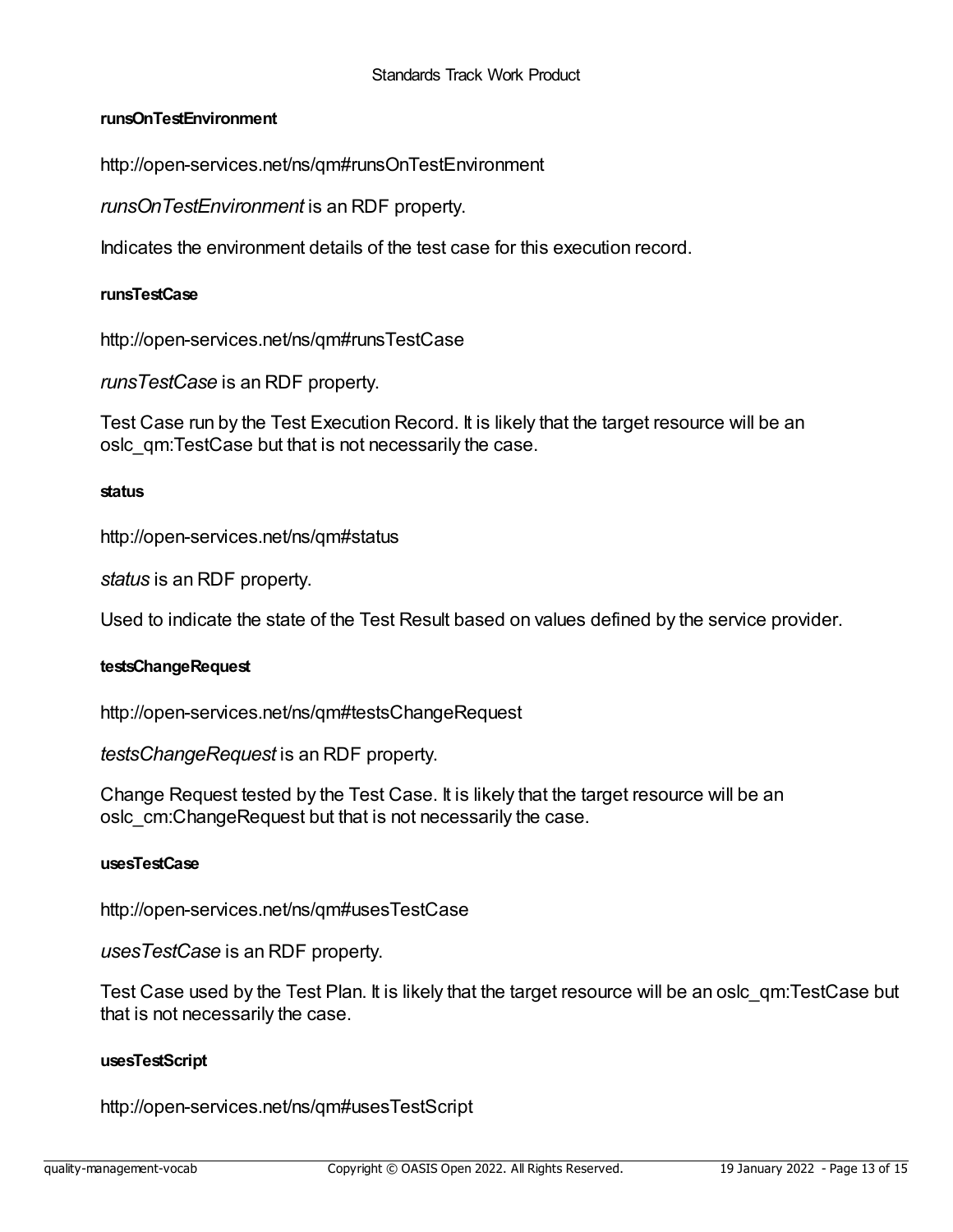*usesTestScript* is an RDF property.

Test Script used by the Test Case. It is likely that the target resource will be an oslc\_qm:TestScript but that is not necessarily the case.

## <span id="page-13-0"></span>**validatesRequirement**

http://open-services.net/ns/qm#validatesRequirement

*validatesRequirement* is an RDF property.

Requirement that is validated by the Test Case. It is likely that the target resource will be an oslc rm:Requirement but that is not necessarily the case.

### <span id="page-13-1"></span>**validatesRequirementCollection**

http://open-services.net/ns/qm#validatesRequirementCollection

*validatesRequirementCollection* is an RDF property.

Requirement Collection that is validated by the Test Plan. It is likely that the target resource will be an oslc rm:RequirementCollection but that is not necessarily the case.